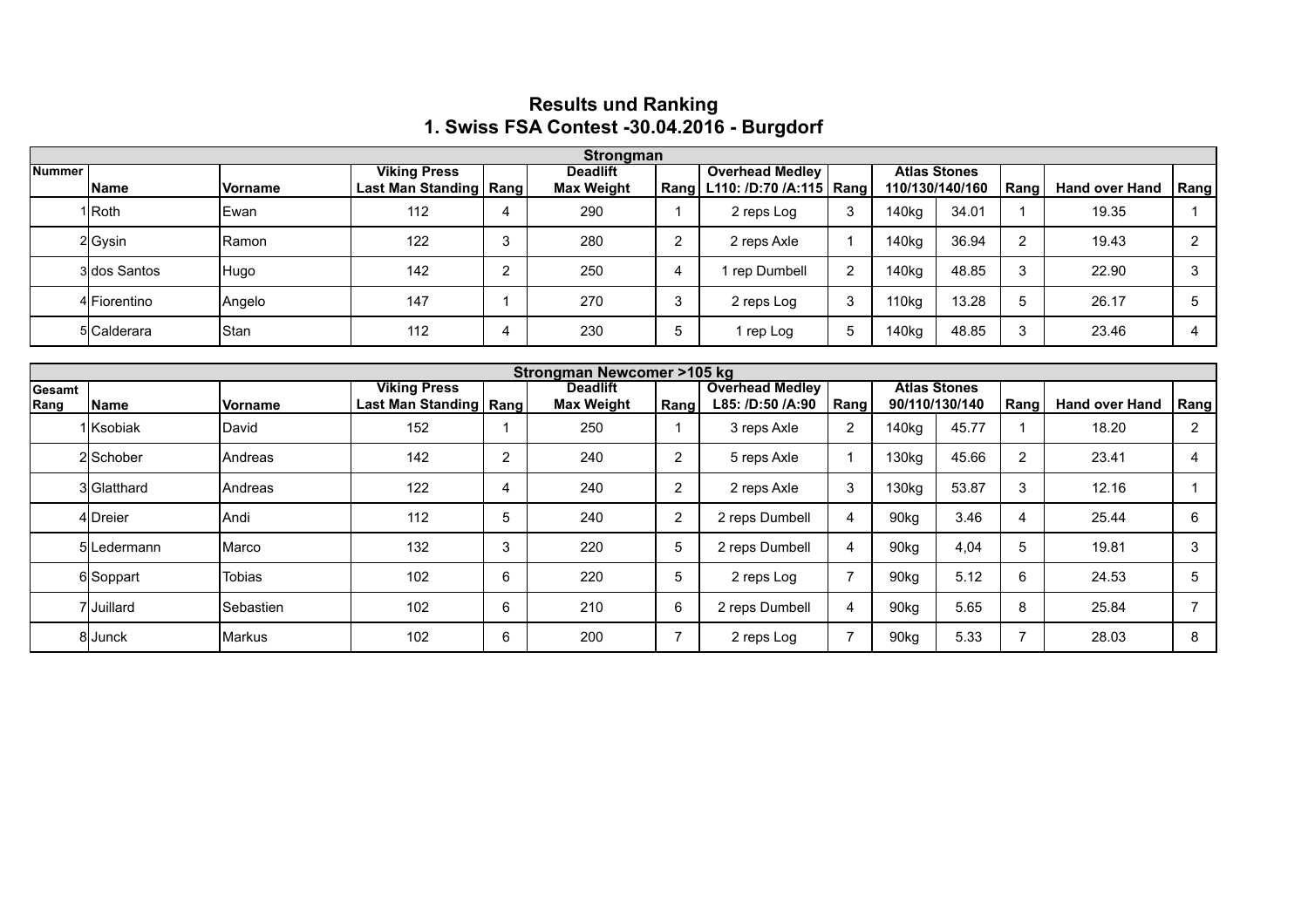|               | Strongman Newcomer <105 kg |                |                                                 |   |                                      |                |                                            |                |                                       |       |                |                       |                |
|---------------|----------------------------|----------------|-------------------------------------------------|---|--------------------------------------|----------------|--------------------------------------------|----------------|---------------------------------------|-------|----------------|-----------------------|----------------|
| <b>Nummer</b> | <b>Name</b>                | <b>Vorname</b> | <b>Viking Press</b><br>Last Man Standing   Rang |   | <b>Deadlift</b><br><b>Max Weight</b> | Rang           | <b>Overhead Medley</b><br>L85: /D:50 /A:85 | Rang           | <b>Atlas Stones</b><br>90/110/130/140 |       | Rang           | <b>Hand over Hand</b> | Rang           |
|               | 1 Supak                    | Peter          | 142                                             |   | 280                                  | $\overline{2}$ | 13 reps Axle                               |                | 110                                   | 19.00 | 5              | 24.16                 | 5              |
|               | 2Jäggi                     | lNiklas        | 117                                             | 3 | 290                                  |                | 8 reps Axle                                | 3              | 140                                   | 74.00 | 4              | 24.01                 | $\overline{4}$ |
|               | 3lDidier                   | Dominique      | 117                                             | 3 | 240                                  | 4              | 2 reps Axle                                | 8              | 140                                   | 55.00 |                | 23.52                 | 3              |
|               | 4lBeer                     | lMarc          | 102                                             | 8 | 220                                  |                | 5 reps Axle                                | 5              | 140                                   | 59.00 | $\overline{2}$ | 21.24                 |                |
|               | 5 Bucci                    | Leonardo       | 132                                             | 2 | 220                                  | $\overline{7}$ | 7 reps Axle                                | $\overline{4}$ | 140                                   | 68.00 | 3              | 30.41                 | 8              |
|               | 6 Marchand                 | Samuel         | 112                                             | 6 | 180                                  | 10             | 13 reps Axle                               |                | 110                                   | 21.00 | 6              | 22.62                 | $\overline{2}$ |
|               | 7lSeke                     | Manu           | 117                                             | 3 | 240                                  | 4              | 4 reps Axle                                | 6              | 90                                    | 3.00  | 8              | 28.51                 | $\overline{7}$ |
|               | 8ILehmann                  | Micha          | 112                                             | 6 | 260                                  | 3              | 4 reps Axle                                | 6              | 90                                    | 3.00  | 8              | 25.33                 | 6              |
|               | 9Bllaser                   | Lukas          | 102                                             | 8 | 230                                  | 6              | 2 reps Log                                 | 10             | 110                                   | 21.00 | 6              | 33.57                 | 9              |
|               | 10 Krumov                  | Bogdan         | 102                                             | 8 | 200                                  | 9              | 2 reps Dumbell                             | 9              | 90                                    | 9.00  | 10             | 43.10                 | 10             |

## **Results und Ranking 1. Swiss FSA Contest -30.04.2016 - Burgdorf**

|             | Strongman Newcomer <90 kg |                  |                                          |      |                                      |      |                                            |      |                                      |       |      |                       |            |
|-------------|---------------------------|------------------|------------------------------------------|------|--------------------------------------|------|--------------------------------------------|------|--------------------------------------|-------|------|-----------------------|------------|
| Nummer Name |                           | <b>Vorname</b>   | <b>Viking Press</b><br>Last Man Standing | Rang | <b>Deadlift</b><br><b>Max Weight</b> | Rang | <b>Overhead Medley</b><br>L80: /D:40 /A:80 | Rang | <b>Atlas Stones</b><br>75/90/110/130 |       | Rang | <b>Hand over Hand</b> | Rang       |
|             | 1 Rechner                 | lJoel            | 122                                      |      | 200                                  | 3    | 12 reps Axle                               |      | 90kg                                 | 12.09 | 2    | 29.34                 |            |
|             | 2 Saugy                   | <b>IBertrand</b> | 102                                      | ◠    | 210                                  |      | 10 reps Axle                               | ົ    | 90kg                                 | 16.56 | 4    | 26.14                 | $\sqrt{2}$ |
|             | 3 Kräutler                | <b>IMichael</b>  | 102                                      | ົ    | 200                                  | Э    | 6 reps Axle                                | 4    | 90kg                                 | 10.85 |      | 27.40                 |            |
|             | 4 Woschitz                | <b>Sebastian</b> | 92                                       | 4    | 210                                  |      | 4 reps Axle                                | 5    | 90kg                                 | 17.76 | 5    | 37.62                 | 6          |
|             | 5 Bard                    | <b>Basil</b>     | 82                                       | 6    | 190                                  | b    | 7 reps Axle                                | 3    | 90kg                                 | 14.88 | 3    | 25.67                 |            |
|             | 6llmhof                   | <b>IMartin</b>   | 92                                       | 4    | 175                                  | 6    | 2 reps Axle                                | 6    | 90kg                                 | 25.31 | 6    | 35.97                 |            |